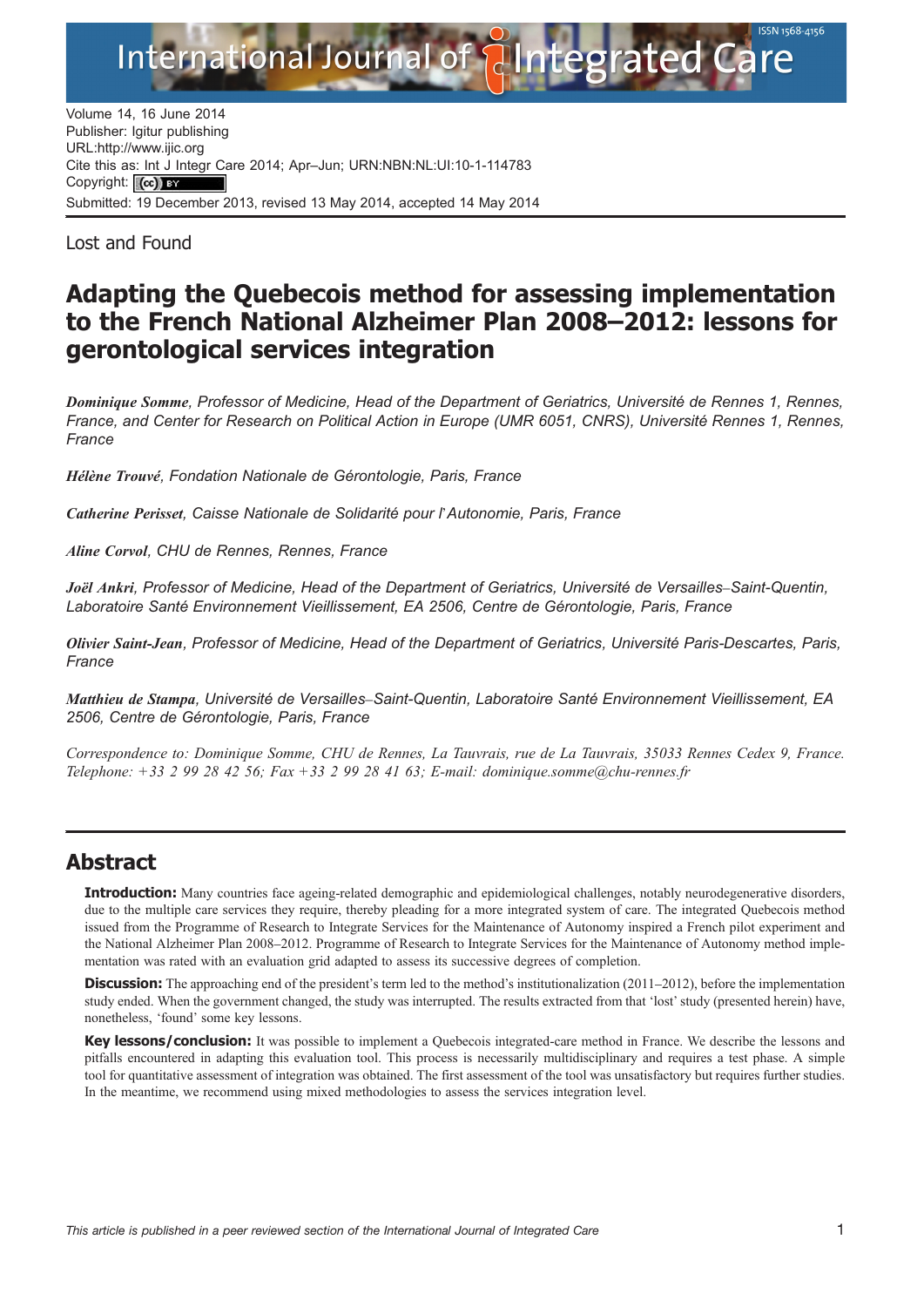# Keywords

method of integrated care, assessment of implementation, geriatric services integration

# **Introduction**

Services integration is often cited as a way to adapt heath care systems to the changing demographic and epidemiological stakes [1,2]. However, the methods enabling implementation of new organizations are rarely spelled-out clearly. Moreover, the need to follow integration-implementation progression is considered one of the major challe[nges](#page-6-0) in this research field [3]. The Quebecois Programme of Research to Integrate Services for the Maintenance of Autonomy method experiments, followed by their becoming public policy there and then in France, provided the opportunit[y to](#page-6-0) evaluate the degree of implementation. Herein, we describe the lessons learned concerning assessment of the degree of implementation, from the comparison of the Programme of Research to Integrate Services for the Maintenance of Autonomy method quantitative and qualitative data. That study was prematurely interrupted when the institutionalization phase began because of political pressure as the president's term ended, hence the results presented herein must be confirmed in other contexts.

# Context: experiments based on the Programme of Research to Integrate Services for the Maintenance of Autonomy integration method

#### Programme of Research to Integrate Services for the Maintenance of Autonomy method: definition and origin

The Programme of Research to Integrate Services for the Maintenance of Autonomy method is based on this definition of integration. 'We consider integrated care to be a discrete set of techniques and organizational methods designed to create connectivity, alignment and collaboration within and between the cure and care sectors at the funding, administrative and/or provider levels. The goals are to enhance quality of care and quality of life, consumer satisfaction, and system efficiency [4]'. More precisely, this method seeks to instigate system change via the approach Leutz designated 'coordination' [5,6]. Starting with the study of these definitions and concepts, and the systematic analysis of th[e lit](#page-7-0)erature, the Programme of Research

to Integrate Services for the Maintenance of Autonomy method is based on six elements: inter-organization and inter-facility coordination, a single entry point, case-management system, a sole evaluation tool coupled to a classification-of-needs system, use of an individualized-services plan and an information-sharing system with a shared electronic clinical chart [5]. Modelized in Quebec [5], tested between 2000 and 2005, and evaluated positively [7], Programme of Research to Integrate Services for the Maintenance of Autonomy inspired the 2004 reform of that national he[alth](#page-7-0) care system [7].

### First application of the method outside its co[un](#page-7-0)try of origin: Programme of Research to Integrate Services for the Maintenance of Autonomy-France

#### Experimental phase

The Programme of Research to Integrate Services for the Maintenance of Autonomy-France experiment

Based on the promising Quebecois Programme of Research to Integrate Services for the Maintenance of Autonomy experimentation results, French authorities funded the Programme of Research to Integrate Services for the Maintenance of Autonomy-France project (2006–2010), aiming to reproduce the method in France and testing its appropriateness for this different context [8,9]. Three geographic areas differing in their populations and accesses to care were selected for this experiment. All stakeholders involved in keeping the elderly in their own homes were invited to participate in [this in](#page-7-0)tegration experiment directed by a Steering Committee in close contact with the scientific team. The organizational modifications required to initiate the Programme of Research to Integrate Services for the Maintenance of Autonomy method were identified, and the Steering Committee followed and facilitated their operationalization. The experiment's midterm outcome was promising but still required a major integrative effort [10–12]. Measuring impact was not foreseen. However, the programme assured that the services organizations created were truly innovative and changed professional practices [13], and that this experiment could make [sense f](#page-7-0)or the most vulnerable users [12].

Home for Autonomy and Integration of Alzheimer patients experiments Based on the first Programme of Research to Integrate Services [for](#page-7-0) the Maintenance of Autonomy-France experiment, public authorities dec[ided](#page-7-0), in 2008, to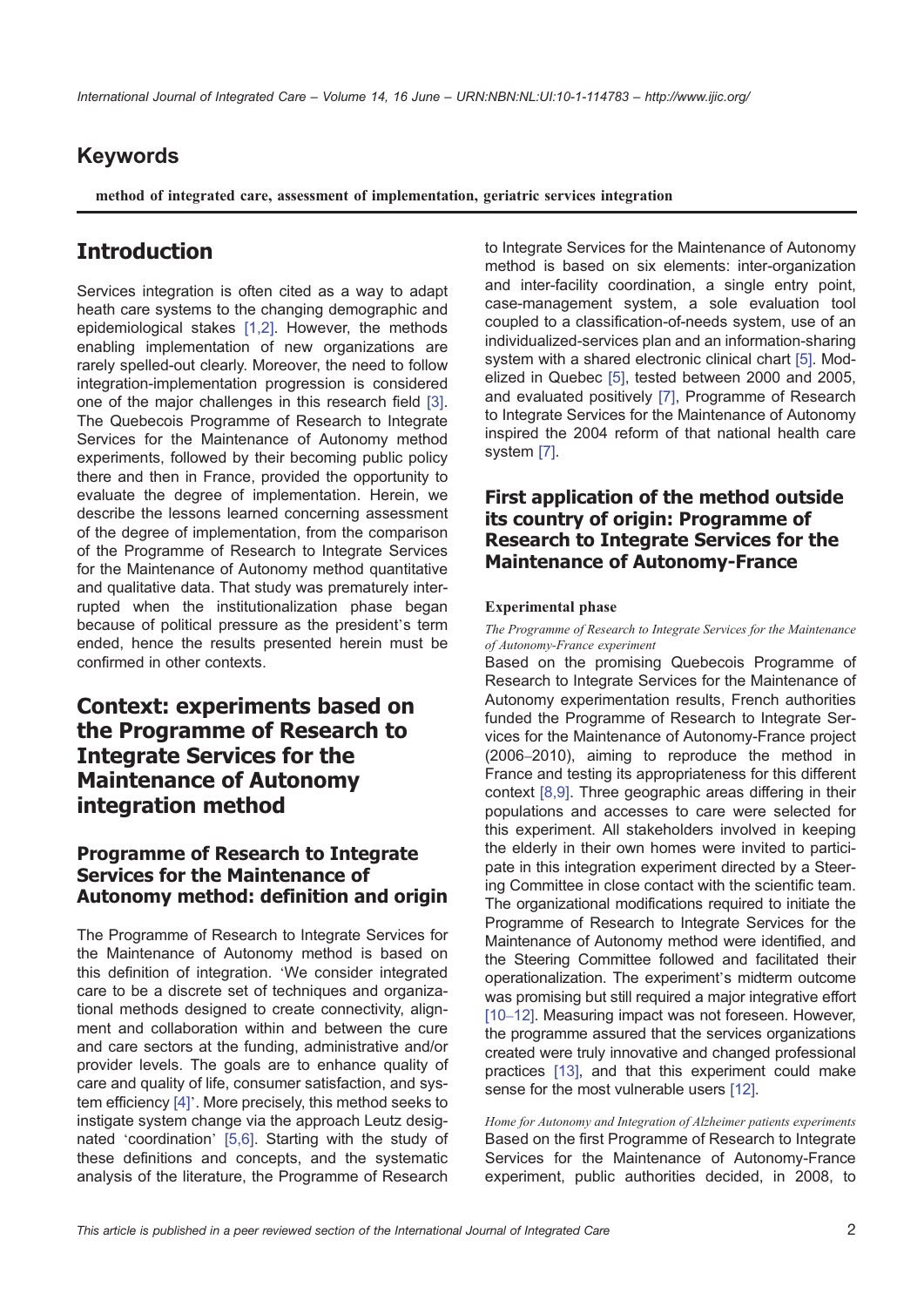repeat the experiment on a larger scale, within the framework of the National Alzheimer Plan 2008–2012, and called it Home for Autonomy and Integration of Alzheimer patients (MAIA) [8]. Among the plans' 44 objectives, 10 were considered core aims, one of which was to develop integrated care, based on the Programme of Research to Integrate Services for the Maintenance of Autonomy m[etho](#page-7-0)d renamed Home for Autonomy and Integration of Alzheimer patients [14].

Unfortunately, that name is doubly misleading as no facility construction ('homes') was involved; only the six Programme of Research to Integrate Services for the Maintenance of Autonomy method axes [we](#page-7-0)re established. Moreover, the method was not reserved for Alzheimer's patients, merely considered a 'typical case' of system fragmentation, but that the Programme of Research to Integrate Services for the Maintenance of Autonomy method should be tried for Alzheimer's patients and subsequently be 'expanded' to all people with loss of autonomy. The experiment covered 17 geographic areas with very diverse sizes and population densities, and was conducted jointly by a national Steering Committee and a local director in each zone called the 'local pilot'  $[8]$ . The pilot in one area did not provide the requested indicators. However, the remaining 16 selected zones were home to 4,720,775 inhabitants, among which 982,779 were aged 60 years and over and 65,051 wer[e el](#page-7-0)igible for financial assistance to pay for services to compensate for the loss of functional autonomy. In those areas, based on an extrapolation of prevalence calculated from reimbursement claims made to the National Health Insurance, an estimated 79,211–103,221 people had Alzheimer's disease. The integrated method's target population was all persons with loss of autonomy, particularly those with Alzheimer's disease. Additional 'characteristics' were not required for inclusion in that very large target population. However, case management was intended to benefit only a very small subpopulation included in the programme whose 'home-care situation' was complex, but the latter was not explicitly defined, and relied rather on the judgments of implicated professionals and case managers. Hence, approximately 40 individuals were selected for case management per manager (two case managers/site). All the health-and-social services (geriatric unit, geriatric day hospital, at-home hospitalization, long-term nursing services, professional and non-professional aides for personal autonomy, household services, etc.) required for communitydwelling elderly in the selected areas were concerned.

The 2008–2010 experiment was considered sufficiently satisfactory to undertake a progressive nationwide policy-extension process: adding 40 new geographic areas in 2011, 100 in 2012 and 50 in 2013.

# Innovations: methods for evaluating the [degree](http://www.ijic.org/) [of](http://www.ijic.org/) integration implementation

Here, we successively describe a grid developed in Quebec for research to measure integration and its conceptual framework, its adaptation to the French research setting and, finally, two tools (one long and one very short), with the latter developed for changemanagement purposes.

#### The Quebecois Programme of Research to Integrate Services for the Maintenance of Autonomy experimental phase

A grid constructed to monitor method implementation relied on data from focus groups, composed of researchers, clinicians, facility administrators and government officials. The conceptual framework is the definition of integrated care (see above) and the six above-mentioned elements: inter-organization and inter-facility coordination, single entry point, case-management, a sole evaluation tool, use of an individualized-services plan and an information-sharing system [5]. This tool was developed to identify pertinent implementation-monitoring markers for each of the six system axes and establish their relative weighting, using precise indicators able to assess the implementation level for eac[h o](#page-7-0)f them. Variable weighting enables subsequent calculation of the final implemen‐ tation rate. The implementation level, evaluated over 30 months by the research team, was reported to all the participants and discussed to consensus at roundtable meetings [15]. Stakeholders considered those reports to be a factor of the experiment's success [16]. The grid was complex and required the collection of quantitative (e.g. extraction of information from the case manager's files) and [qua](#page-7-0)litative data (e.g. derived from participatory observation or the coordination-meeting [rep](#page-7-0)ort). This assessment method was doubly 'validated': as a function of its implementation stage, an integration-induced change could be determined ('dose–response' effect) and, for integration to produce its positive effects, i.e. preventing loss of autonomy (primary endpoint), the evaluation had to reach 70% implementation in Quebec ('threshold' effect) [7]. In 2005, based on those findings and inspired by the Programme of Research to Integrate Services for the Maintenance of Autonomy method, public authorities initiated an integration policy at the province level, throu[gh t](#page-7-0)he Network of Integrated Services for the Elderly. During the latter's establishment, a simplified assessment tool (not shown here), using items considered in the Programme of Research to Integrate Services for the Maintenance of Autonomy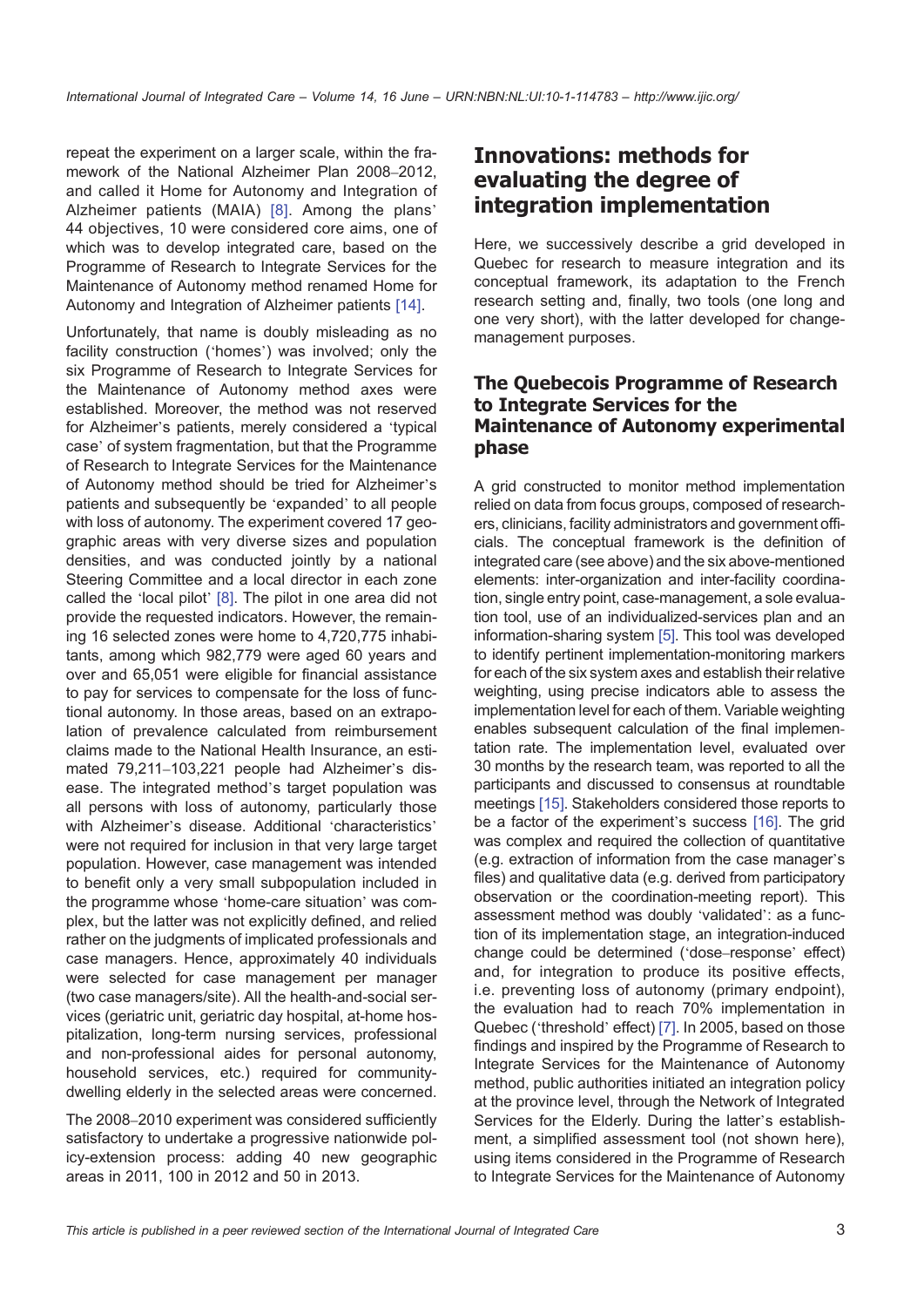method, was used. The Netword of Integrated Services for the Elderly-implantation monitoring tool was given to agencies for an obligatory annual self-evaluation [17].

#### During the Programme of Research to Integrate Services for the Maintenance of Autonomy-France experimental phase

The Quebecois grid for assessing integration was adapted to the French context. The detailed grid modifications were published elsewhere [9,17]. Each indicator was attributed [a number of poin](http://www.ijic.org/)ts, for a total of 100 points, yielding the implementation rate (Table 1). Close collaboration of French and Quebecois research teams made this adaptation possible. Co[ncerni](#page-7-0)ng the method, we wanted to retain the component-weighting used during the Quebecois Programme of Research to Integrate Services for the Maintenance of Autonomy study and to revise, as needed, the indicators used.

As in Quebec, the research team assesses the rate with qualitative and quantitative data collected every

Table 1. Example of the Programme of Research to Integrate Services for the Maintenance of Autonomy method cooperation-item grid as it was used during Programme of Research to Integrate Services for the Maintenance of Autonomy-France to assess the extent of method implementation.

| Planners' strategic variables                                       | <b>Functional criteria</b>                                                                                                                                                                                   | <b>Base unit</b> | <b>Indicators</b>                                                                                                                                                                                                                                                                                                                                                                                                                                                                                                                                                                                                                                                   |  |  |
|---------------------------------------------------------------------|--------------------------------------------------------------------------------------------------------------------------------------------------------------------------------------------------------------|------------------|---------------------------------------------------------------------------------------------------------------------------------------------------------------------------------------------------------------------------------------------------------------------------------------------------------------------------------------------------------------------------------------------------------------------------------------------------------------------------------------------------------------------------------------------------------------------------------------------------------------------------------------------------------------------|--|--|
| Presence of a consultation<br>structure                             | Does a consultation mechanism<br>exist?                                                                                                                                                                      | Three points     | Breakdown of the base unit:<br>One point for its existence (binary grading: yes,<br>1; $no, 0$ )<br>One point for its frequency (relative grading:<br>0.25, 0.5, 0.75 or 1)<br>One point for its organisational independence<br>(binary grading: yes, 1; no, 0)                                                                                                                                                                                                                                                                                                                                                                                                     |  |  |
| Representation of the concerned<br>participants                     | Do the members represent all the<br>groups of participants concerned by<br>the integrated network of services?                                                                                               | Three points     | Number of participating groups represented/total<br>number of groups concerned (grading by<br>percentage)                                                                                                                                                                                                                                                                                                                                                                                                                                                                                                                                                           |  |  |
| Continuity of the representation                                    | Are all the participants stable<br>representatives?                                                                                                                                                          | Three points     | Number of referent designations, representing a<br>group of participants/total number of groups of<br>participants (grading by percentage)                                                                                                                                                                                                                                                                                                                                                                                                                                                                                                                          |  |  |
| Regular participation                                               | Do the representatives regularly<br>attend the meeting?                                                                                                                                                      | Three points     | Representation stability for each group/total<br>number of groups of participants (grading by<br>percentage)                                                                                                                                                                                                                                                                                                                                                                                                                                                                                                                                                        |  |  |
| Participants informed of the<br>changes of services                 | Do the participants share the<br>information on changes of the<br>targeted services for the elderly,<br>within the strategic (planner)<br>roundtable and tactical<br>(administrator) roundtable<br>meetings? | Four points      | Breakdown of the base unit:<br>Two points for the grading considering the<br>meeting's agenda: respect versus boycott<br>(relative grading: 0.25, 0.5, 0.75 or 1)<br>Two points for the grading considering the<br>discussion content: model implementation tool<br>versus general ancillary problems (relative<br>grading 0.25, 0.5, 0.75 or 1)                                                                                                                                                                                                                                                                                                                    |  |  |
| Participants enrolled in shared<br>regulation of services continuum | Do the participants play a role in the<br>regulation of the services continuum                                                                                                                               | Four points      | Shared regulation corresponds to the extent of<br>involvement illustrated by the following types of<br>decisions (graded by scaled base units):<br>One point for model collaboration (participants<br>offering activities corresponding to the needs of<br>the targeted populations<br>Two points for the mobilisation model (participants<br>included in the "shared goal" definition, implying<br>accountability of the partners)<br>Four points for the social development model<br>(participants involved in structural and/or<br>functional changes, implying power to influence<br>the settings, and the participants and their<br>commitment to the project) |  |  |
|                                                                     |                                                                                                                                                                                                              | 20 points        |                                                                                                                                                                                                                                                                                                                                                                                                                                                                                                                                                                                                                                                                     |  |  |

Note: The final rate is calculated on 100 points: 20 for consultation, 20 for case management, 20 for an integrated entry point, 15 for the evaluation tool, 15 for the individualized-services plan and 10 for the information system. The reader can find the entire grid, its development and theoretical justification in [17].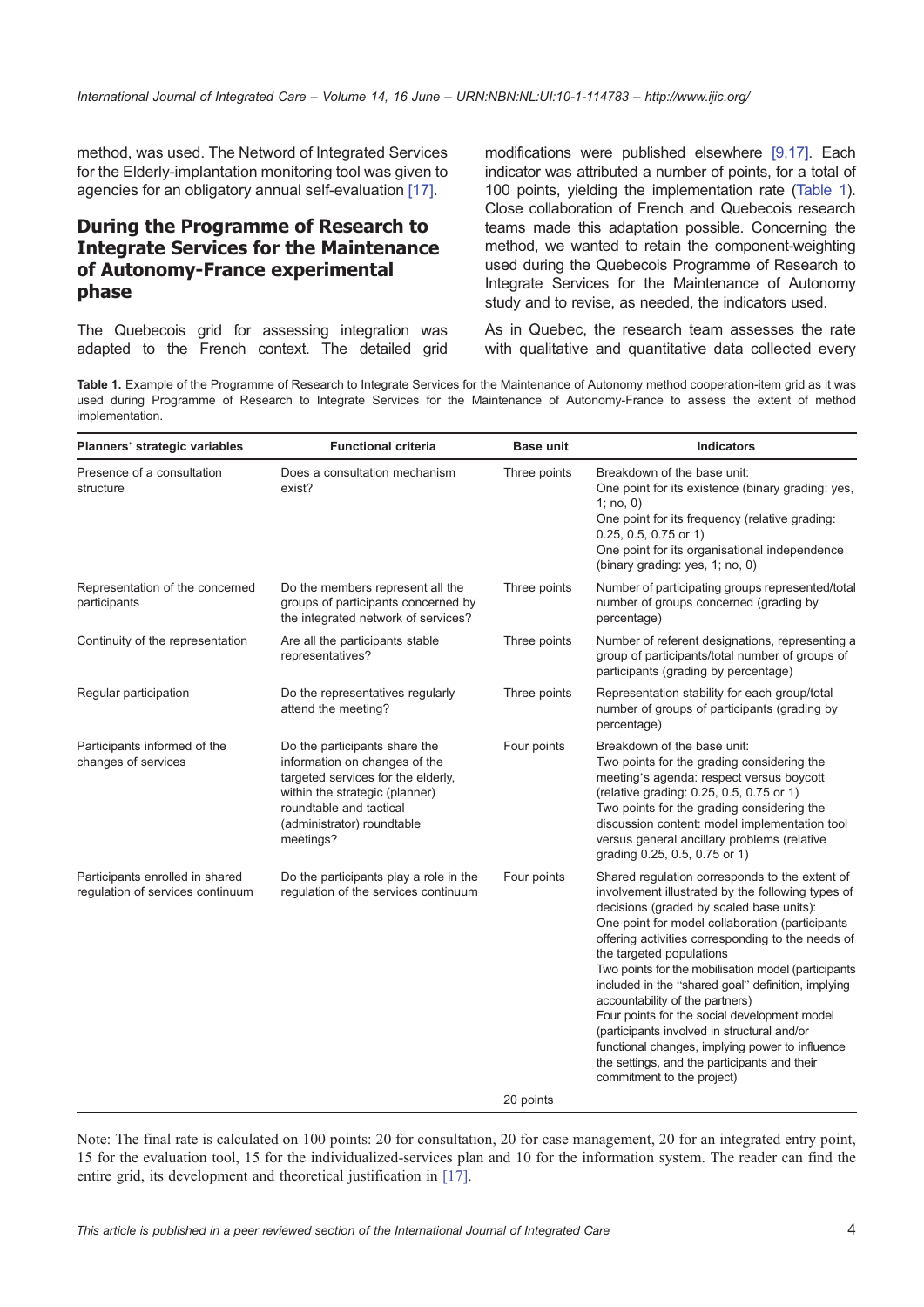6 months, with results are reported annually to the stakeholders. The latter identified accompaniment by a research team as a success factor, even though none spontaneously cited rate assessment as a distinctive aspect of this support [12].

### The French National Alzheimer Plan 2008–2012: the Home for Autonomy and Integration of A[lzhe](#page-7-0)imer patients experimental phase

The evaluation grid to assess integration developed for the Programme of Research to Integrate Services for the Maintenance of Autonomy-France experiment underwent two changes during Home for Autonomy and Integration of Alzheimer patients. In both cases, the goal was to obtain a tool that did not require a research protocol to be completed.

One of the tools developed was aimed at accompanying the individuals responsible for carrying out the project (the pilots) in their work, enabling them to appreciate the degree of integration progression. This tool was derived directly from the evaluation grid and required massive data collection. It was given to the pilots during the institutionalization phase after 2010, but its real use had not been followed.

The other tool was developed to be a very simple way to evaluate integration based on the absence or presence of 24 criteria (Appendix A). Called the 'MAIA 24' score, its primary aim is to enable off-site external evaluation of the integration level, based on the key integration-progression indicators, eventually enabling comparisons among [territories. U](#page-7-0)nlike the grid that seeks exhaustivity concerning all the key integration components, the 'MAIA 24' score focuses on several criteria that appear to be the most important and, thus, this simple tool has no pedagogical goal (for the pilot, stakeholders or deciders) concerning integration. Criteria were selected by interdisciplinary researchers and managers from health and social fields and by consensus. Consensus was reached easily through dialogue, without any particular method (e.g. nominal group or Delphi). The 'MAIA 24' criteria were selected from among the evaluation-grid items based on these characteristics: simplicity, restricted number, objective (as opposed to subjective) criteria, and those discriminating, as much as possible, criteria among the sites and their advances towards integration. Based on the pilots' declaration in stage reports, the 17 experimental sites were monitored in parallel with this indicator and, more profoundly, by the national Steering Committee and two public health researchers. After refining the score during the second half of the experiment, it was possible to 'classify' the sites according to their evolution-towardsintegration status and to adapt the score according to the deciders' possible [recommendatio](http://www.ijic.org/)ns. Actual tool use by these deciders remains unknown because the scientific evaluation of implementation was interrupted.

# Results of the National Alzheimer Plan experimental phase and proposed score

The rating was done with the 'MAIA 24' grid, with only objective data reported by the pilots to the national team at implementation onset (June 2009), during the preparatory phase of case management (October 2009) and at 1 year (June 2010). The evolving site profiles are illustrated in Figure 1. Three essential findings were drawn from this figure: globally, integration progressed at all the sites; rating dispersion tended to decline over time, which seems to indicate a trend towards homogeneity of the structures put in place (and, thus, contribute to the equitable treatment of the populations among the sites); and the score seems to have reached a marked 'ceiling' effect.

Using this grading method, five categories, 1–5, were identified, with 1 corresponding to the most advanced sites and 5 the least advanced. In addition to this grading, between April and July 2010, the national experts visited all the sites, where they conducted qualitative research with extensive on-site interviews with the pilot and his employer, observed the process put in place to orient 'client' requests for information as a single entry point and met all the case managers in focus groups. In addition, the experts discussed the on-site situation before the visits with the Steering Committee. After the on-site visits and taking into consideration all the available information, the two experts determined site typology, as a function of the status of their Home for Autonomy and Integration of Alzheimer patientsprogramme implementation advancement. Five new



Figure 1. Successive ratings of the 17 sites using the described 24-point score. The ordinate is the grade accorded with this tool (maximum 24) plotted versus the grading period. Each line represents one site's three grades during the experimental period.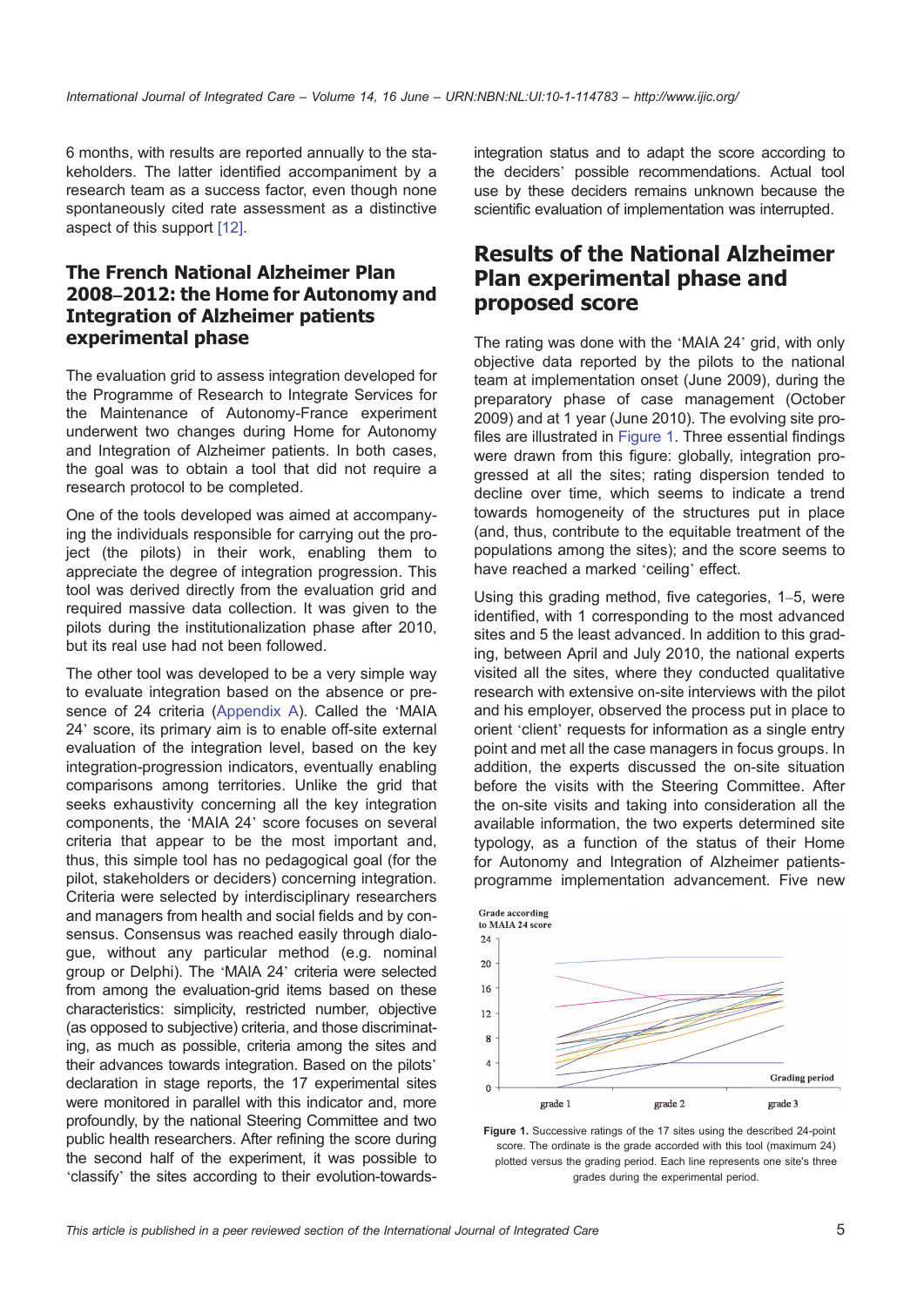Table 2. Comparison of groups according to their quantitative MAIA-24 scores versus qualitative data scores. Scores of 1 correspond to the highest level of method implementation, while scores of 5 are the lowest.

| <b>Qualitative score</b> | <b>MAIA 24 Quantitative score</b> |   |   |   |   |               |
|--------------------------|-----------------------------------|---|---|---|---|---------------|
|                          | 1                                 | 2 | 3 | 4 | 5 | Total         |
| Group 1                  | 2                                 |   |   |   |   | 2             |
| Group 2                  |                                   | 2 | 2 |   | 1 | 6             |
| Group 3                  |                                   | 1 | 1 | 1 |   | 3             |
| Group 4                  |                                   | 2 | 2 |   |   | 4             |
| Group 5                  |                                   |   |   |   | 2 | $\mathcal{P}$ |
| Total                    | 2                                 | 5 | 5 | 2 | 3 | 17            |

site groups, 1–5, were created, with 1 corresponding to the most advancement and 5 to the least.

Comparison of the grades of the two site-classification methods (Table 2) highlighted two principal findings: a relationship seemed to exist between the two assessment methods; and the relationship was not perfect, with some sites having high MAIA-24 score integration and low expert-accorded scores (objective data favouring integration but the real situation demonstrating poor partnerships), and some sites having the opposite ratings (objective data indicating low-level integration countered by the quantitative evaluation). The exact reasons for the discrepancies between the two rating methodologies were not completely elucidated. One possible explanation is that some pilots were more skilled in reporting and communication with regulatory authorities, while others had better personal approaches, empathy and local networking. A quantitative methodology would have favoured the former and a qualitative one the latter. Another possibility is the heterogeneity of integrated care among areas. In large experimental areas, the integrated-care level was constantly heterogeneous, with some territorial zones having effectively working integrated health- and social services, while fragmentation persisted in others. Depending on the indicator and the degree of heterogeneity, this disparity could engender over- or underestimation of the real integrated-care level. This hypothesis is supported by the link between area size and extent of the differences between the two assessment methods (data not shown).

Considering the results obtained during the first period, the final score at the end of the experimentation (2008– 2011) led to a second evaluation (data not given but similar to those obtained during the first period, with a less marked ceiling effect; Appendix B).

# Why this study was not pursued

According to our findings, [it is clear th](#page-8-0)at the proposed simple tool must undergo serious validation and it is not yet possible to know whether or not the grid's larger pedagogical objective [has been met](http://www.ijic.org/). Experimental phase results were judged sufficiently convincing to initiate the institutionalization phase. However, the newly elected government's budget no longer funded research, which was interrupted.

The tools described herein were proposed on a larger scale in France, without any new study on validation or current practices planned. We explained elsewhere why an idea-to-outcome gap is common in politics because of the narrowness of the 'political window' during which any system change is possible [18]. Considering that integrated care is somewhat difficult to achieve and that 'political discourse' no longer supports the Home for Autonomy and Integration of Alzheimer patients approach, the new Home for [Auto](#page-7-0)nomy and Integration of Alzheimer patients tend to be reduced to only the implementation of a case-management initiative for the elderly in complex-living situations and some coordination mechanisms [18,19].

# Conclusion: lessons drawn from the evaluation of the de[gree](#page-7-0) of implementation; relevance for the international community

#### Positive lessons from the international Programme of Research to Integrate Services for the Maintenance of Autonomy method implementation experiment

The Programme of Research to Integrate Services for the Maintenance of Autonomy-France experiment and its institutionalization within the framework of the National Alzheimer Plan 2008–2012 constitute highly original sources of knowledge. Indeed, because the same integration implementation method was applied in France and Quebec, it is possible, for the first time, to obtain transnational data on integrations and to accumulate information on the assessment of the extent of integration implementation. All our results [8,10–12] underline that the Programme of Research to Integrate Services for the Maintenance of Autonomy method is an adaptive methodology to move towards integrated care in systems as different as France (pre[dominant](#page-7-0)ly Bismarkian) and Quebec (predominantly Beveridgian) [14]. Our findings also stress the importance of political discourse to obtain the expected national impact of the policy. Finally, should another country decide to adopt and adapt the Programme of Research to [Integ](#page-7-0)rate Services for the Maintenance of Autonomy method to implement integrated care using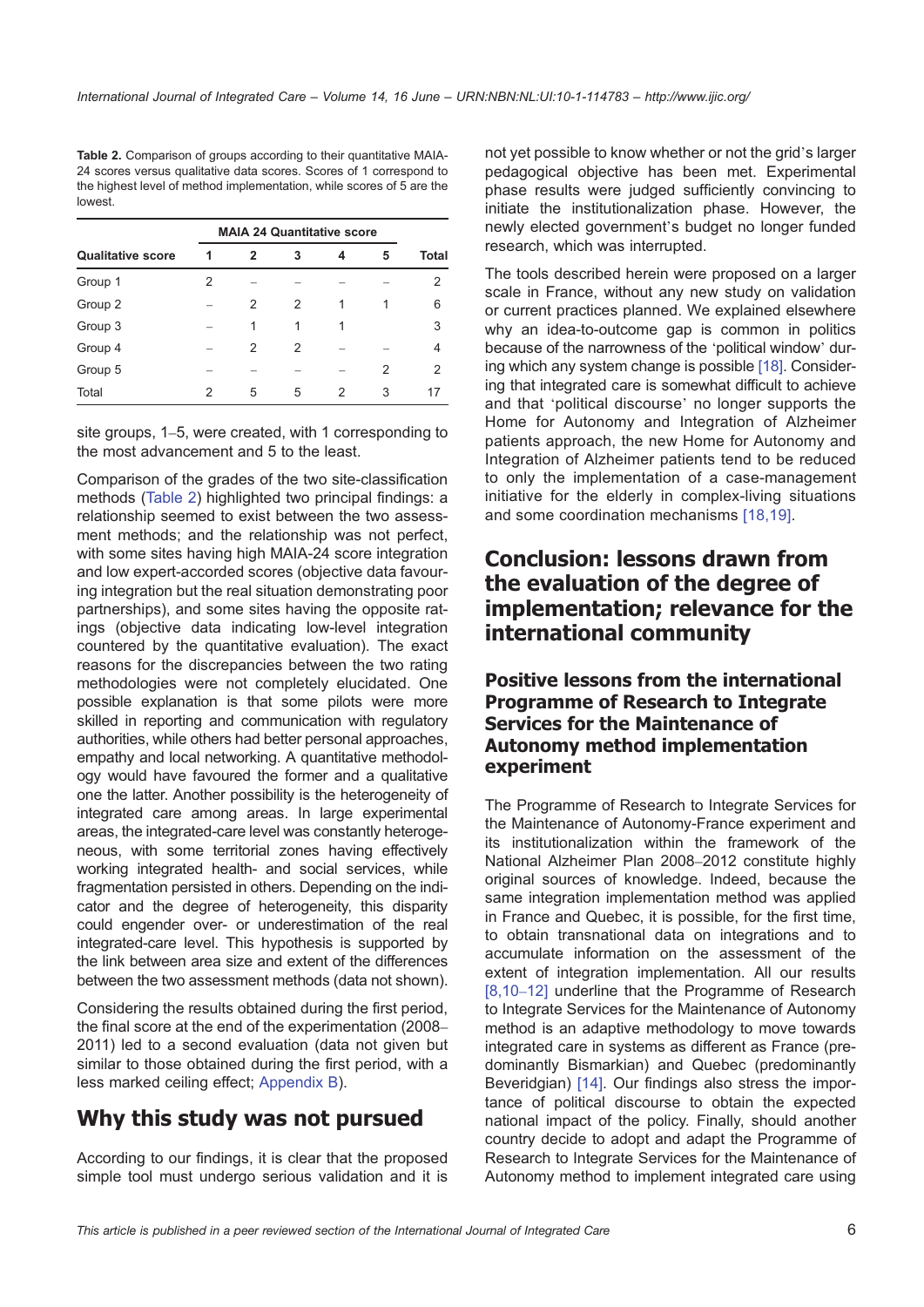<span id="page-6-0"></span>the previously learned lessons [7,11–13,18], this paper, based on an interrupted implementation study, can help identify some additional key lessons.

#### Positive and caution l[essons fro](#page-7-0)m assessing implementation

Implementation-level evaluation:

- (1) constitutes an important condition supporting the organization modifications necessary to establish such an institutional, organizational and clinical innovation;
- (2) is possible with the Programme of Research to Integrate Services for the Maintenance of Autonomy methodology and enables implementation assessment in very different national settings, provided that the prerequisite adaptation work is done;
- (3) can be useful for two reasons: integration progression and, in this indication, its assessment can be simplified (but this approach must be repeated to be validated), and the evaluation may have an educational role, making it necessary to conserve a sufficiently subtle and, thus, rather extensive grid (this educational goal also warrants further work);
- (4) must not be the sole means of assessing real modifications engendered by integration implementation, even though it allows 'regular' off-site management, as it cannot replace more precise evaluation by on-site visits and meetings with the different partners involved; and
- (5) must be accompanied by adequate training of the individuals responsible for collecting and processing the data needed to provide essential information to services stakeholders, managers, administrators, policy makers and users.

# Acknowledgements

The authors are members of a multidisciplinary international research team; they thank Yves Couturier, PhD, Francis Etheridge, PhD, Dominique Gagnon, PhD, Sébastien Carrier, PhD, and Virginie Taprest-Raes, MSc, for their contributions, and the research partners at the Unité de Recherche Clinique Paris Ouest: Prof. Gilles Chatellier, MD, PhD, Prof. Pierre Durieux, MD, PhD, and Dr. Noël Lucas, MD.

The Programme of Research to Integrate Services for the Maintenance of Autonomy-France project is a con‐ tinuation of the work done by the Programme of Research to Integrate [Services for the](http://www.ijic.org/) Maintenance of Autonomy-Eastern Townships group led by Prof. Réjean Hébert, MD, MPhil, and Prof. André Tourigny, MD, PhD, in Quebec.

The Programme of Research to Integrate Services for the Maintenance of Autonomy-France project was made possible by the investment of national, regional, departmental and local stakeholders at each of the three pilot sites (Paris 20th arrondissement, Haut-Rhin, Essonne). This investment was the first sign of the possibility of moving towards the integration of care and service for older adults.

The authors also acknowledge the financial support of the Ministry of Health (Direction Générale de la Santé), the National Fund for Solidarity and Autonomy (Caisse Nationale de Solidarité pour l'Autonomie), and the Health and Social National Insurance for Independent Workers (Régime Social des Indépendants), without which none of this would have been possible, and they also wish to thank the individuals from these organizations who mobilized support for the project throughout its implementation. This paper was also made possible by financial support from the Direction Générale de la Santé du Ministère de la Santé et des Sports in connection with the expertise of the National Alzheimer Plan.

The Direction Générale de la Santé and all the funders were not involved in any methodological issue or interpretation of the data.

All statements reflect the ideas and opinions of the authors and are not necessarily those of the Ministry or other funders.

## Reviewers

Adria Navarro, PhD, Assistant Professor, Department of Social Work, Azusa Pacific University, USA.

Marcel Olde-Rikkert, Prof. Dr. Geriatrician, Chair Dept Geriatrics /Radboud Alzheimer Centre/ Radboudumc Nijmegen, The Netherlands.

One anonymous reviewer.

# References

- 1. Kodner DL. The quest for integrated systems of care for frail older persons. Aging Clinical and Experimental Research 2002;14:307–13.
- 2. World Health Organization. The world health report 2006: working together for health. Geneva: World Health Organization; 2006 [cited 2014 May 16]. Available from: http://www.who.int/whr/2006/en/.
- 3. Strandberg-Larsen M, Krasnik A. Measurement of integrated healthcare delivery: a systematic review of methods and future research directions. International Journal of Integrated Care [serial online] 2009 Feb 4; 9. [cited 2014 May 16] Available from: http://www.ijic.org. URN:NBN:NL:UI:10-1-100547.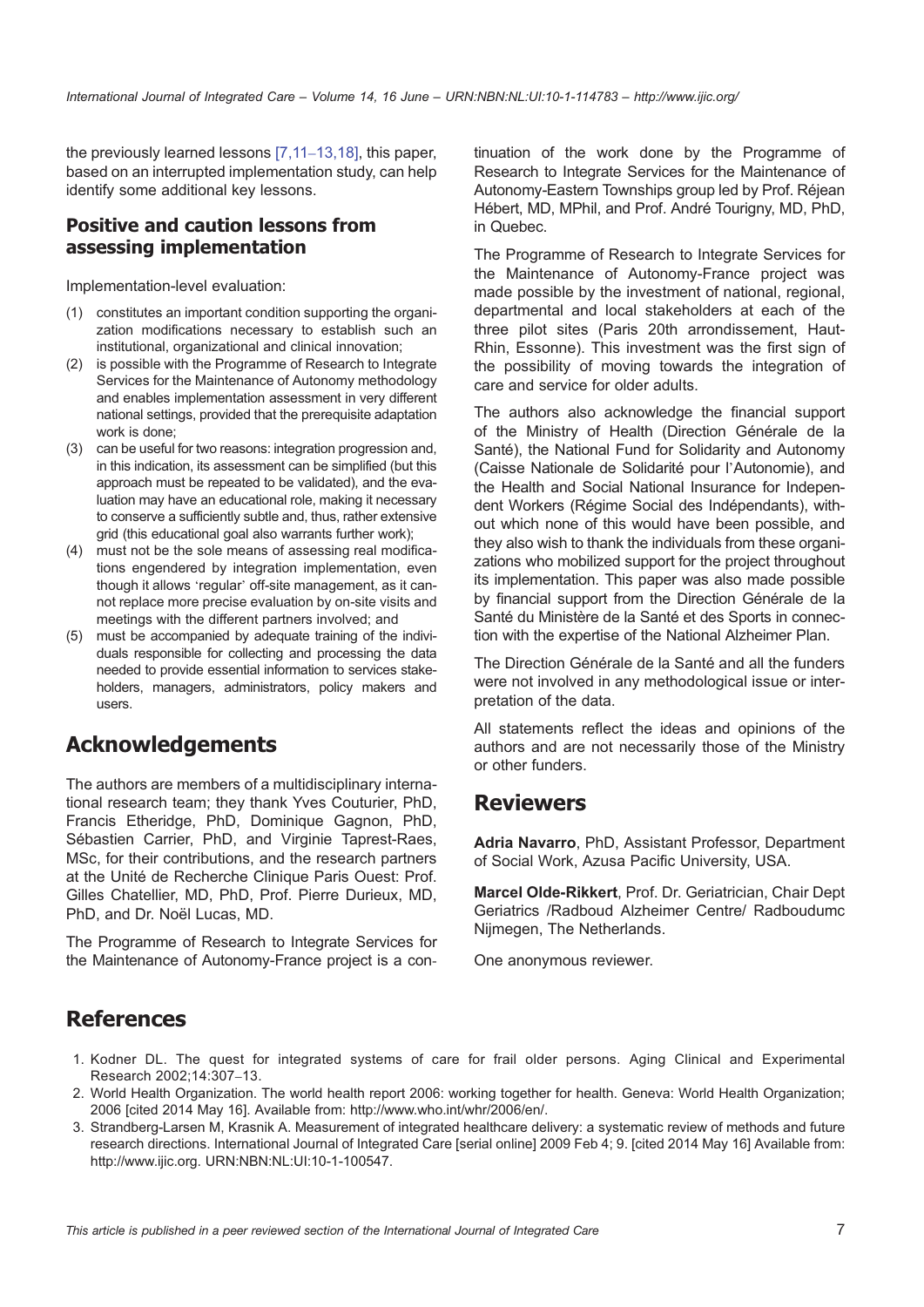- <span id="page-7-0"></span>4. Kodner DL, Kyriacou. CK Fully integrated care for frail elderly: two American models. International Journal of Integrated Care [serial online] 2000 Nov 1; 1. [cited 2014 May 16] Available from: http://www.ijic.org. UR[N:NBN:NL:UI:10-1](http://www.ijic.org/)-100253.
- 5. Hebert R, Durand PJ, Dubuc N, Tourigny A. PRISMA: a new model of integrated service delivery for the frail older people in Canada. International Journal of Integrated Care [serial online] 2003 March 18; 3. [cited 2014 May 16] Available from: http://www.ijic.org. URN:NBN:NL:UI:10-1-100315.
- 6. Leutz WN. Five laws for integrating medical and social ser[vices: lessons fro](http://www.ijic.org)[m the United States and the](http://persistent-identifier.nl/?identifier=URN:NBN:NL:UI:10-1-100253) United Kingdom. Milbank Quarterly 1999;77:77–110. iv–v.
- 7. Hebert R, Raiche M, Dubois MF, Gueye NR, Dubuc N, Tousignant M. Impact of PRISMA, a coordination-type integrated service delivery system for frail older people in Quebec (Canada): a quasi-experimental study. Journal of Gerontology B Psycho[locial](http://www.ijic.org) [Sciences](http://www.ijic.org) [So](http://www.ijic.org)[cial](http://persistent-identifier.nl/?identifier=URN:NBN:NL:UI:10-1-100315) [Sciences](http://persistent-identifier.nl/?identifier=URN:NBN:NL:UI:10-1-100315) [2010;65B\(1\):107](http://persistent-identifier.nl/?identifier=URN:NBN:NL:UI:10-1-100315)–18.
- 8. Somme D, de Stampa M. Ten years of integrated care for the older in France. International Journal of Integrated Care [serial online] 2011 Dec 14; 11. [cited 2014 May 16] Available from: http://www.ijic.org. URN:NBN:NL:UI:10-1-101683.
- 9. Somme D, Trouve H, Couturier Y, Carrier S, Gagnon D, Lavallart B, et al. Prisma France: programme d'implantation d'une innovation dans un systeme de soins et de services aux personnes en perte d'autonomie. Adaptation d'un modele d'integration base sur la gestion de cas [Prisma France: implementation program of an innovation in health and services system for disabled people. Adaptation of a case-management based [integration model\]](http://www.ijic.org) Revue d'[Epidemiologie et de](http://persistent-identifier.nl/?identifier=URN:NBN:NL:UI:10-1-101683) Sante Publique 2008;56:54–62. [in French].
- 10. Etheridge F, Couturier Y, Trouve H, Saint-Jean O, Somme D. Is the PRISMA-France glass half-full or half-empty? The emergence and management of polarized views regarding an integrative change process. International Journal of Integrated Care [serial online] 2009 Dec 16; 9. [cited 2014 May 16] Available from: http://www.ijic.org. URN:NBN:NL:UI:10-1-100752.
- 11. Trouve H, Couturier Y, Etheridge F, Saint-Jean O, Somme D. The path dependency theory: analytical framework to study institutional integration. The case of France. International Journal of Integrated Care [serial online] 2010 June 30; 10. [cited 2014 May 16] Available from: http://www.ijic.org. URN:NBN:NL:UI:10-1-100886.
- 12. Somme D, Balard F, Couturier Y, Gagnon D, Saint Jean O, Trouvé H. PRISMA France: projet pilote sur l'intégration et la gestion de cas [PRISMA France: a pilot project for integration an[d](http://www.ijic.org) [case](http://www.ijic.org) [manageme](http://www.ijic.org)[nt\].](http://persistent-identifier.nl/?identifier=URN:NBN:NL:UI:10-1-100752) [Sarrebruck:](http://persistent-identifier.nl/?identifier=URN:NBN:NL:UI:10-1-100752) [Editions](http://persistent-identifier.nl/?identifier=URN:NBN:NL:UI:10-1-100752) [univer](http://persistent-identifier.nl/?identifier=URN:NBN:NL:UI:10-1-100752)sitaires européennes; 2011.
- 13. Couturier Y, Trouvé H, Gagnon D, Etheridge F, Carrier S, Somme D. Réceptivité d'un modèle québécois d'intégration des services aux personnes [âgées](http://www.ijic.org) [en](http://www.ijic.org) [perte](http://www.ijic.org) [d](http://www.ijic.org)'[autonomie](http://persistent-identifier.nl/?identifier=URN:NBN:NL:UI:10-1-100886) [en](http://persistent-identifier.nl/?identifier=URN:NBN:NL:UI:10-1-100886) [France](http://persistent-identifier.nl/?identifier=URN:NBN:NL:UI:10-1-100886) [pour](http://persistent-identifier.nl/?identifier=URN:NBN:NL:UI:10-1-100886) [la](http://persistent-identifier.nl/?identifier=URN:NBN:NL:UI:10-1-100886) [r](http://persistent-identifier.nl/?identifier=URN:NBN:NL:UI:10-1-100886)evue [Reception in France of a Quebec model for integrating services to the elderly who are losing their capacity to live independently] Liens social et Politique 2009;62:163– 74. [in French].
- 14. Couturier Y, Bezlile L, Gagnon D. Principes méthodologiques de l'implantation du modèle PRISMA portant sur l'intégration des services pou les personnes âgées en perte d'autonomie [Methodological principles of implementation of the PRISMA model of integration of services for elderly in loss of autonomy] Revue Management et Avenir 2012;47:132-42. [in French].
- 15. Hebert R, Veil A. Monitoring the degree of implementation of an integrated delivery system. International Journal of Integrated Care [serial online] 2004 Sep 20; 4. [cited 2014 May 16] Available from: http://www.ijic.org. URN:NBN:NL:UI:10-1-100348.
- 16. Veil A, Hébert R. Measuring the integration of services between stakeholders in the continuum of services for the elderly in three territories. In: Hébert R, Tourigny A, Raîche M, editors. PRISMA, Volume II: Integration of services for disabled people: research leading to action. Montréal: Edisem; 2007, p. 71–108.
- 17. Trouvé H, Veil A, Hébert R, Somme D. The PRISMA France study: is there a way to measur[e implementation of integration](http://persistent-identifier.nl/?identifier=URN:NBN:NL:UI:10-1-100348) in different countries? In: Krzysztof S, editor. Health Management. Rijeka, [Croatie:](http://www.ijic.org) [Sciyo;](http://www.ijic.org) [201](http://www.ijic.org)0, p. 1–18.
- 18. Somme D. Integrated care in France: a dream or a reality? International Journal of Integrated Care [serial online] 2014 March 27; 14. [cited 2014 May 16] Available from: www.ijic.org. URN:NBN:NL:UI:10-1-114761.
- 19. Somme D, Trouvé H, Passadori Y, Corvez A, Jeandel C, Bloch M, et al. The French Society of Geriatrics and Gerontology position paper on the concept of integration. International Journal of Integrated Care [serial online] 2014 March 27; 14. [cited 2014 May 16] Available from: www.ijic.org. URN:NBN:NL:UI:10-1-114760.

# Appendix A: T[he](http://www.ijic.org) [initi](http://www.ijic.org)[al](http://persistent-identifier.nl/?identifier=URN:NBN:NL:UI:10-1-114760) [MAIA](http://persistent-identifier.nl/?identifier=URN:NBN:NL:UI:10-1-114760) [24](http://persistent-identifier.nl/?identifier=URN:NBN:NL:UI:10-1-114760)

# Cooperation (four points)

A meeting is held to discuss strategy (1) If Yes, Is a meeting frequency established? (1) If Yes Decisions are made during the meetings (1) The hospital is represented at the strategy meeting by a decider (1)

## Single entry point (six points)

No new entry point (for example exclusively dedicated to Alzheimer's disease) is created during the period (1)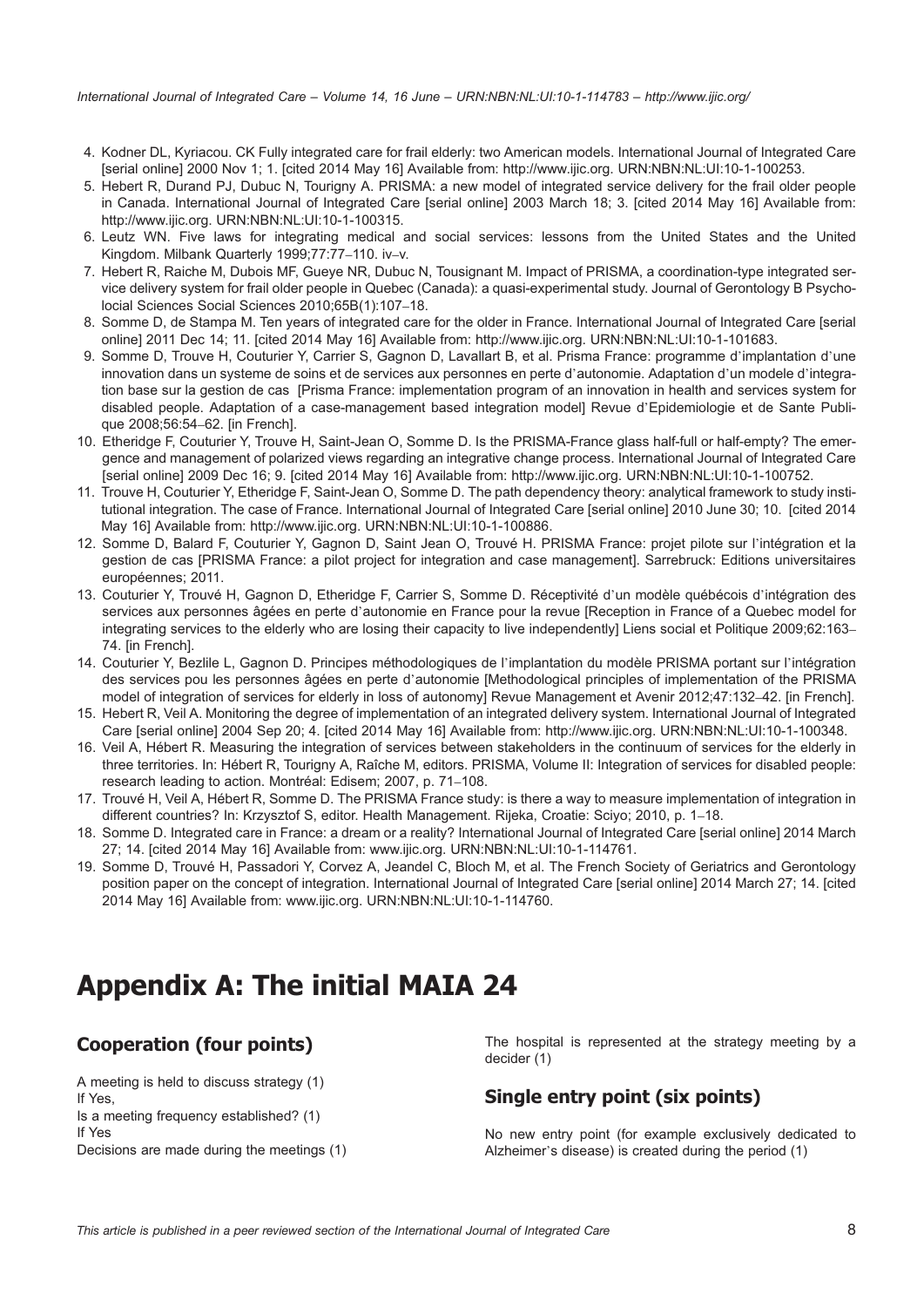<span id="page-8-0"></span>An audit is conducted to count the number of responses/entry points (1)

If Yes,

A road map to consolidate requests for assistance is defined among the different entry points (1)

A scripted decision-tree (according to the individual's needs which questions must be asked) is defined and shared among the different entry points (1)

If at least one Yes,

The designation of a single entry point benefits from the pooling of resources (1)

The single entry point is accorded an observatory function for the needs of the population (1)

### Case management (six points)

The presence or absence of case managers is determined (1) A target population for case management is defined (1) If Yes for BOTH,

The strategy discussion included case management in its long-term policy (1)

If Yes,

Case load foreseen for case managers <60 (1)

Case-management procedures organize a systematic link with patients' general practitioners (GPs) (1)

Case-management procedures organize a systematic link with the hospital physician to assure admission and discharge continuity of care (translational care) (1)

#### Standardized multidimensional evaluation tool (three points)

An evaluation tool is defined and validated during the strategy discussion (1)

If Yes,

The tool is missing none of the following dimensions: care, functional autonomy, social environment, environment, psychological–cognitive dimension, financial situation (1) If Yes,

Specific training in the use of the tool is completed (1)

#### Individualized services plan (three points)

The services plan can only exist once the evaluation tool has been validated (1)

If Yes,

The tool is missing none of the following dimensions: care, functional autonomy, social environment, environment, psychological–cognitive dimension, financial situation (1) If Yes,

The needs not covered by the plan are mentioned (1)

# Information system (two points)

No Home for Autonomy and Integration of Alzheimer patientsdedicated software tool can be developed without the input of the national team (1)

A specifications document, indicating the information that can be exchanged and autho[rization of access](http://www.ijic.org/) and the network, is defined (1)

## The five groups

If the site had been in the third quartile at the last evaluation, it was classed in category 1: sites that had implemented a major part of the Home for Autonomy and Integration of Alzheimer patients programme according to the score. If the site had been in the first quartile at the last evaluation, it was assigned to category 5: sites that had poorly implemented the Home for Autonomy and Integration of Alzheimer patients programme according to the score. If the site was previously rated between those extremes, the progression between the first and last rating was taken into account. If the progression was in the third quartile, it was classed in category 2: sites with a still moderate implementation score but a strong programme-achievement dynamic according to the score. If the progression was in the first quartile, it was designated category 4: sites with a still moderate imple‐ mentation score and a weak programme-achievement dynamic according to the score. If the progression was between those two extremes, it was classed in category 3: sites with a still moderate implementation score and an intermediate programme-achievement dynamic according to the score.

# Appendix B: The MAIA 25 score

This score was adapted to obtain better differentiation of implementation progress at the different sites. The tool components, individualized services plan and information system were deleted because they did not enable the sites to be distinguished. The progression of these particular components depended more on national politics than local decisions. The single entry point was renamed integrated entry site, which is more acceptable in the French context.

# Cooperation (10 points)

#### (1) Planners' strategy discussions

A roundtable discussion of strategy took place at least twice during the past year (one point)

If Yes,

The Regional Health Agency and the General Council designated representatives to attend (one point; that the point is attributed only if both agencies have a representative) If Yes,

Decisions were made during the meetings (one point; note its nature)

Decisions made during those strategy meetings were followed for each structure in the ensuing progress report (one point)